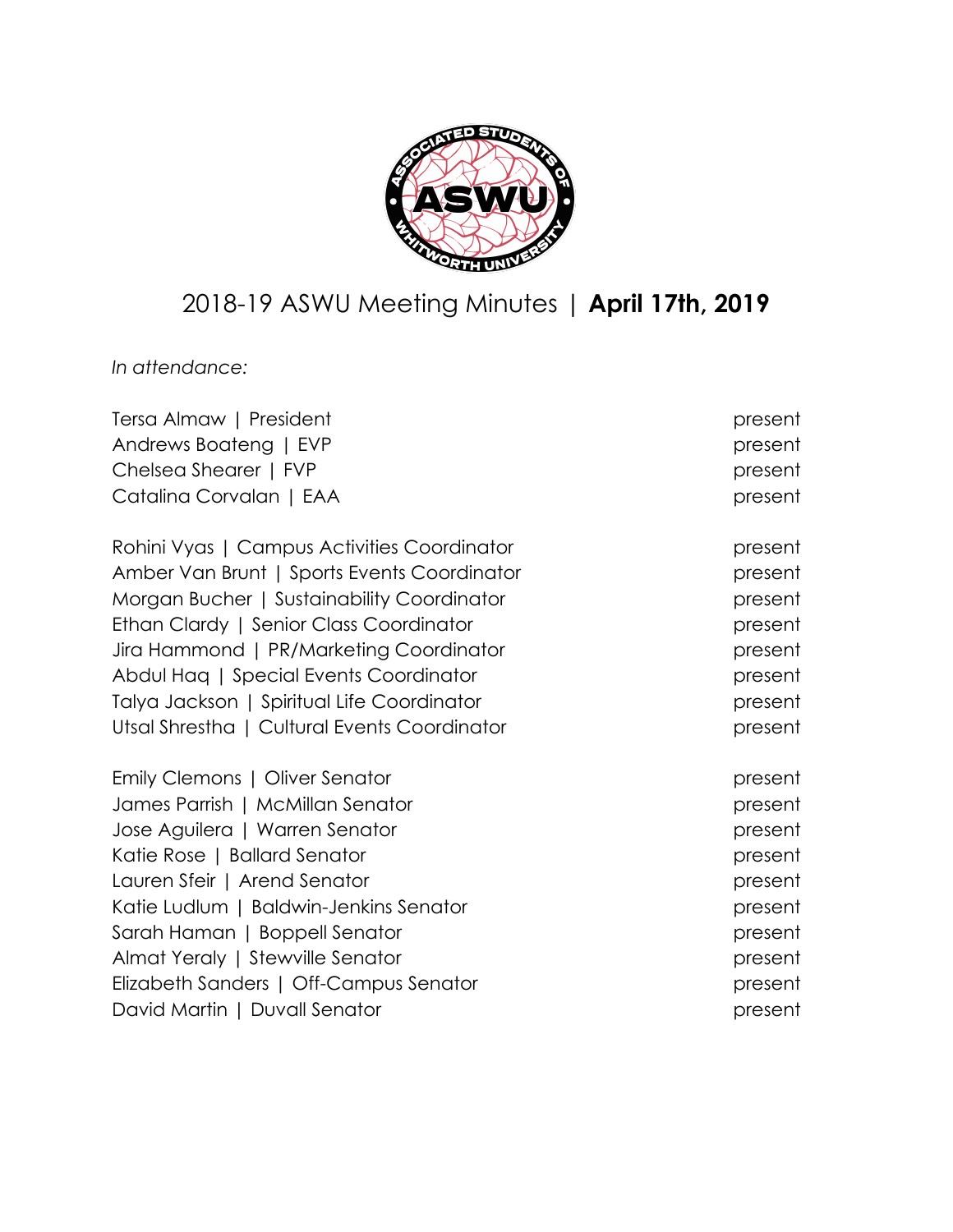| Pema Tshogyal   Off-Campus Representative                    | present |
|--------------------------------------------------------------|---------|
| Erik Blank   Off-Campus Representative                       | present |
| Grace Schmidt   Off-Campus Representative                    | absent  |
| Christopher Clay   Arend & Boppell Representative            | present |
| Mitchell Anderson   Baldwin-Jenkins & Stewart Representative | present |
| Gracey Gonzalez   Duvall & Oliver Representative             | present |
| Ehizogie Agbontaen   Warren Representative                   | absent  |
| Karen Sobtafo   Global Engagement Representative             | present |

Meeting brought to order at 5:00 PM in ASWU Chambers. Honored original caretakers of the land. Mission Statement read by Jira Hammond.

**Teri:** Actually, can we modify minutes, that I wasn't late last time? I was in my seat at 4:59. **Chelsea:** Yes, and you got up and came back 5:02. Not fair for rest of us! **James:** Can I also modify that I didn't move to adjourn, I always second... **Sarah:** move to approve with changes. **James:** Second.

Minutes from 04/10/2019 approved with changes.

## **FVP Updates**

## **Capital and Unallocated**

 $\overline{\phantom{a}}$  , where  $\overline{\phantom{a}}$  , where  $\overline{\phantom{a}}$  , where  $\overline{\phantom{a}}$  , where  $\overline{\phantom{a}}$ 

**Chelsea**: Unallocated: \$7,170.35 Capital: \$18,061.42

## **Requisitions**

**Chelsea**: Grand time this past Sunday with Finance and Requisitions.

Women's soccer, chartered last month, wanted \$500 to join Soccer League to do the soccer things. It's a one-time fee, you don't get kicked out, so it's from capital. Passed.

David came for Duvall Drive-In movie rights, it was \$600 minus Duvall's current budget, which would be \$425, so it passed.

Utsal came, and it was basically an ASWU event. Asked for \$1234.62 PlayStation console and controller and games for ISC, finance committee recommended for \$1000.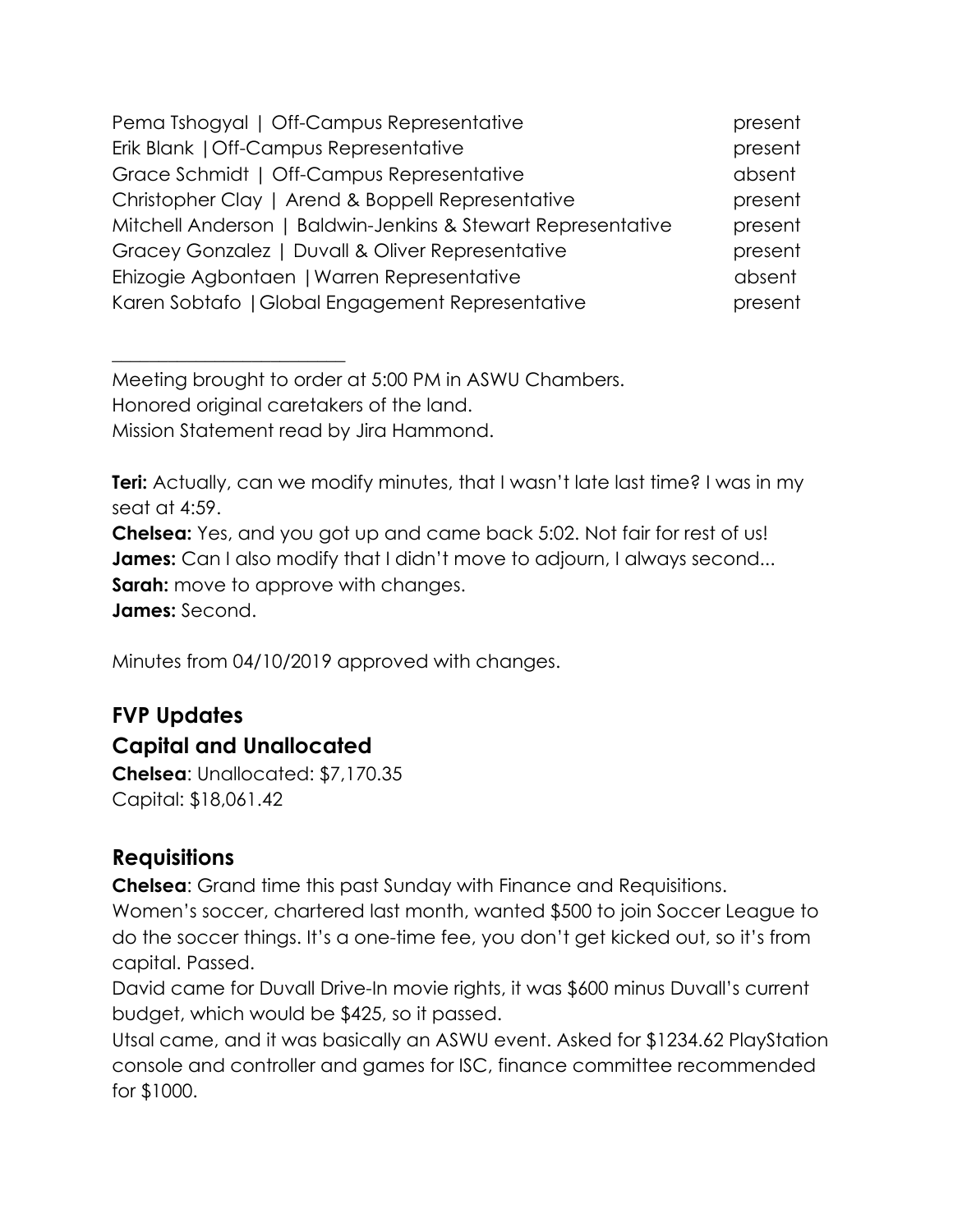**Katie**: From Capital?

**Chelsea**; Yes.

**Chris:** what would be the purpose, how would it be used?

**Utsal**: more community engagement. More reason for people to stay there for longer periods.

**Almat**: people want that?

**Utsal**: yes maybe. Since it's student initiated, does not have to be approved. We have access to TV already. CDA's will have access to it, 7-8PM, they'll give it to you, and you can use it.

**Sarah**: Breakdown.

**Chelsea**: PS Bundle, so \$972, \$160 for games, \$51.14 for 2 controllers,

**Katie L:** Motion to approve recommendation.

**Mitchell**: second.

#### **Motion to approve \$1000 requisition for PS and bundle for ISC Approved:13 Opposed: 1 Abstained: 2** *Motion passed*.

# **EVP Updates**

## **ASWU Elections**

**Andrews**: Finally over. Ended last night after Ballard, if you know what happened there.

Next year's ASWU is: President: Rohini EVP: Katie Rose FVP: Faizzan Ul Haq Arend: Miranda Leger BJ: Hannah Higgins Ballard: Elizabeth Puskarits Boppell: Olivia Fowler Duvall: Alexander Henderson McMillan: Sean Duarte Off Campus: Emma Edmonds Oliver: Levi Gionet Stewart: Jed Young Theme House: Sara Trujillo

Warren: Daniella Echeagaray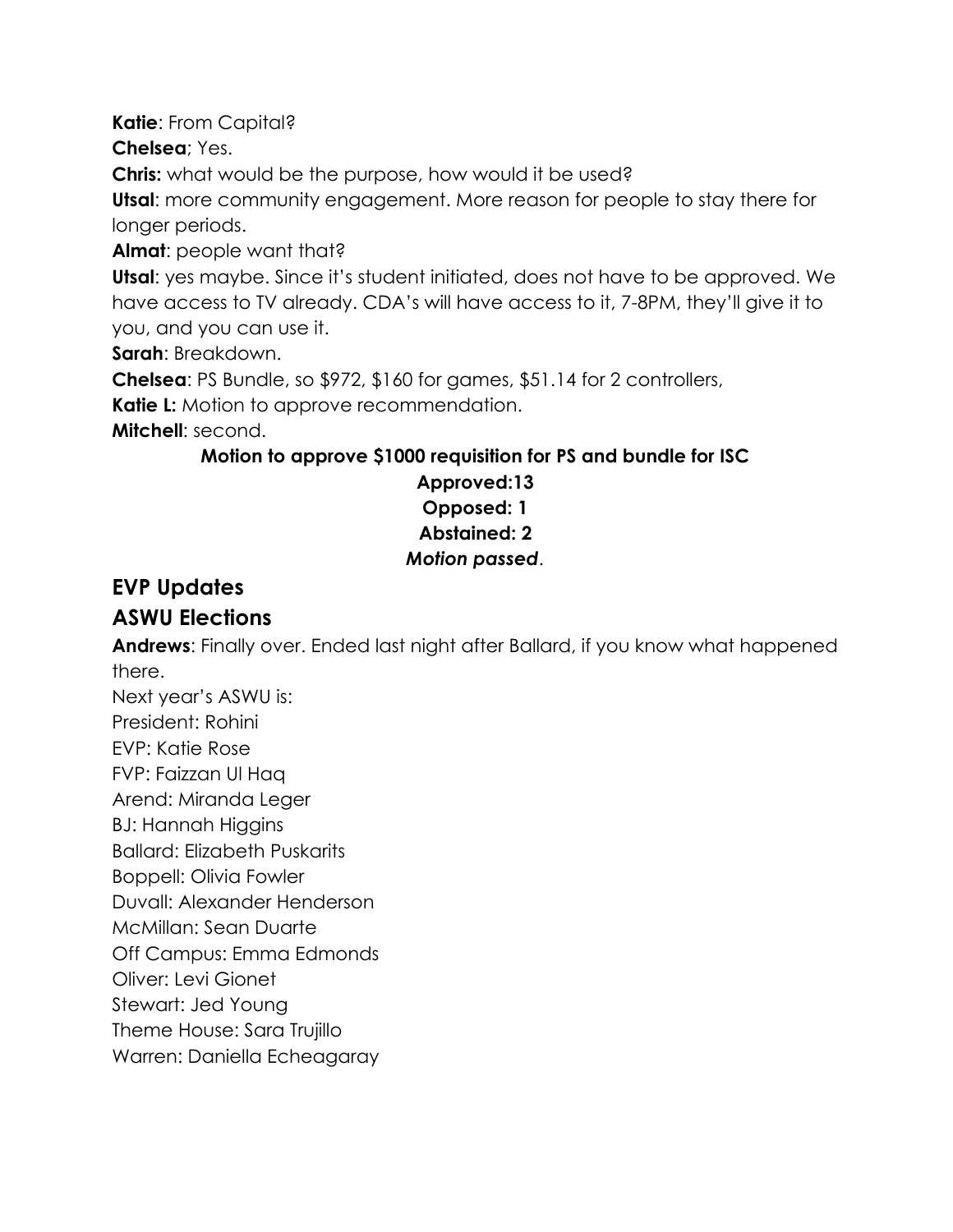## **Reps Service Project**

**Andrews**: Haven't received any. You know yourselves. Should be getting that soon.

**Gracey Jo:** The one we have didn't work, we're revamping it. **Andrews**: Hmm \*sips tea\*

## **Student Highlight**

This week it's from Ballard…

**Katie R**: Emma, didn't know she was a highlight herself! For 1st runoffs, she was catching people at door so that they voted, she's a great person, will be Ballard CMC. She's awesome.

**Andrews**; We had a competition between res halls for voting. Drumroll...3rd place is Mac. 2nd place is Arend. 1st place is Ballard Not from runoffs, it was 80%, small community.

## **President Updates**

#### **Jericho: Keep on Marching**

**Tersa**: April 25th after Boppell Multicultural Food Potluck, 6:30-8:30PM. Workshop on allyship, if you are burned out, how to best cope. Also these are for professors, teaching them on how to use position to make feel like they are validated. Will have snacks, share with professors. Core extra credit.

#### **Springfest**

Biggest event of the year. Will start selling gear week after this one. **Rohini**; Performers will be Pirate Idol winners, Dad Pad, Cornelius, Cool Whip, compass and cavern, and Swimming with Bears. Paint rave happens after concert.

**Abdul**: we have Ladder coffee, 10-1PM, Skewers Mediterranean Food and Taco truck, Ben and Jerry, subsidized for first 100 people.

**Teri**: We're gonna have shirts, as always, leader ones and for everyone. Bucket hats or regular hats, I think bucket hats are the move. Popsocket for phones, and will have fanny packs. Wil start end of next week and week of Springfest. Black, Heather navy, with white font. Heather is like black and white together **Pema**: you mean gray?

**Teri**: Tanks have star wars theme, look like star wars.

Leader shirt is bright blue, turquoise. Have questions, talk to me.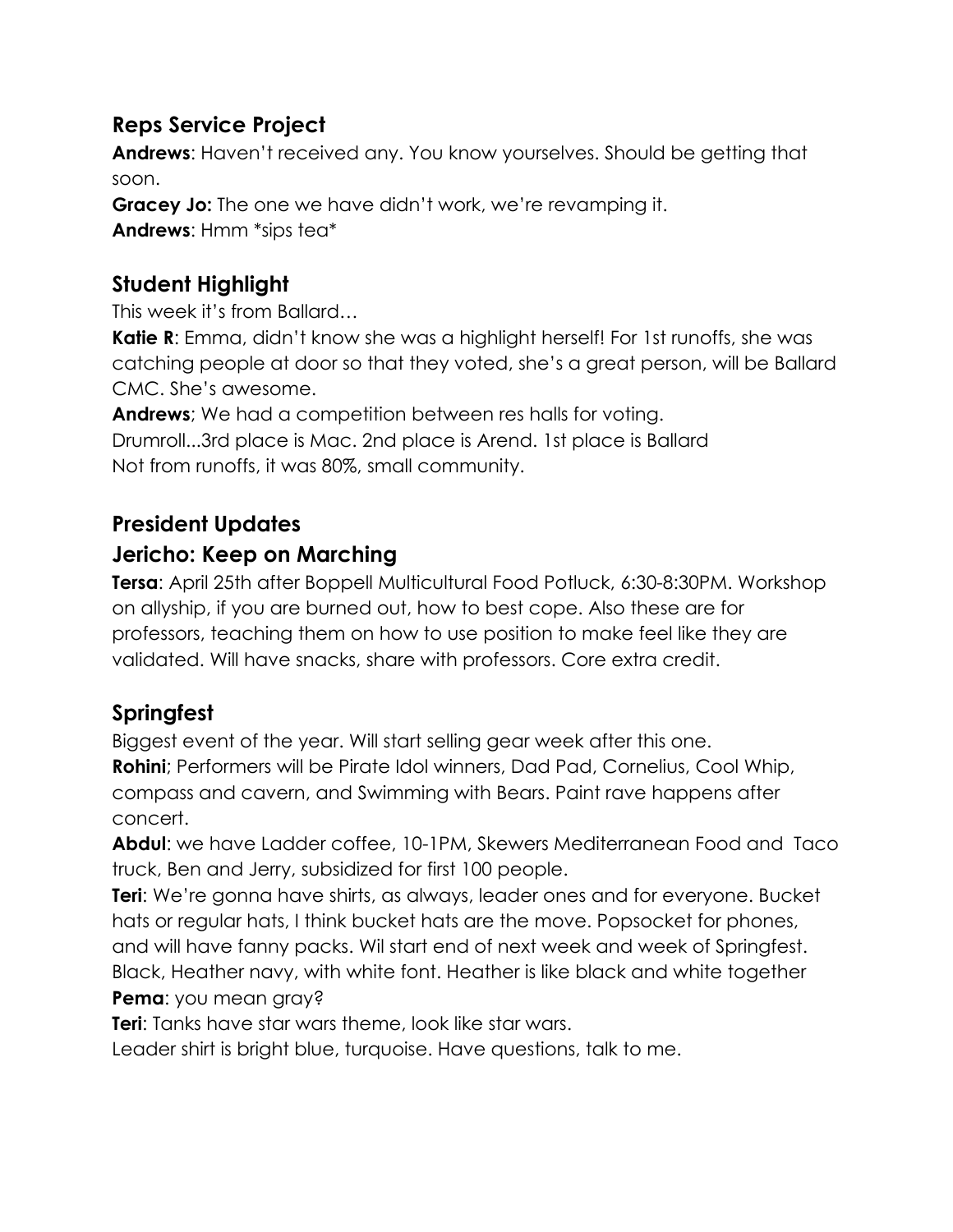# **Upcoming Events**

## **Second Chance Prom**

**Abdul**: April 26th, Friday, convention center, 8PM, \$3 each ticket. Sold off 100 tickets so far, gave you senators all the flyers, off campus non-WU students are welcome to come as well.

**Pema: shuttles?** 

**Abdul**: yes, email me so we can have estimate.

**Andrews**: non-campus students allowed?

**Abdul**: as long as a WU student buys one for them and accompanies them.

**Emily**: can you send another media reminder?

**Abdul**: post around, please. All hands on deck for help. Anything for setup and clean up we have set time, or else we're charged. If you want to be in decor committee, talk to Rohini.

# **Warren Peace**

**Jose**: May 3rd in Loop, 4-5:30PM. Same stage as Springfest. If anyone interested to perform, jaguilera@my.whitworth.edu. Contact me or Jhaley20@my.whitworth. We'll have food.

# **Duvall Drive-In**

**David:** Also May 3rd, after Warren Peace, some games, and once it's dark, we're gonna start MegaMind. Might have ice cream.

# **Sustainability Week**

**Morgan:** So Earth Day April 22nd, no school, but will have social media campaign, we'll donate for Reforestation fund for every pic with hashtag. Global Thrift 10-1 on Tuesday, Wednesday is Faculty Panel, Thursday is Arbor Day, with ceremony out on loop, will plant trees, Friday is Whitworm day. Kipos has garden kickoff that Saturday.

# **Senior Send-Off**

**Ethan:** Grad fair, 2-5PM can pick up cap and gown at Graves, they actually must do it then only, available until 6PM. Only time to get those. 2:30-5, we will have Malia be there for the letters board saying congratulations your own name, and you get time to take pictures with it. Also you can donate there for senior gift.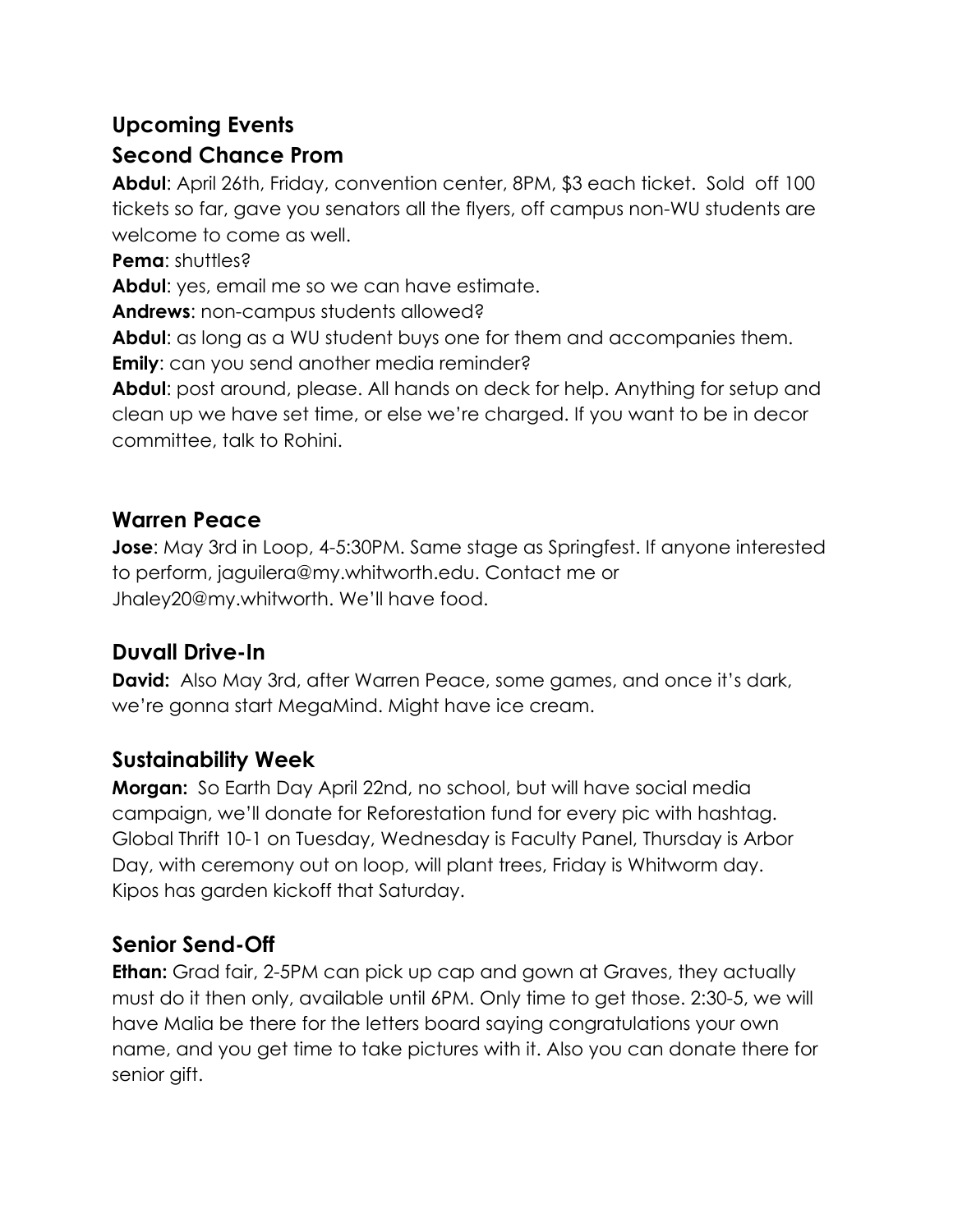April 26th, Beck Taylor and alumni life, they'll speak outside HUB, 5-6PM will have tacos.

#### **Senior Bingo**

**Ethan:** April 28, MPR, \$2000 for prizes. First 50 people will get starbucks cards. only 2019 class can be winners. I need help, only prizes for seniors, I'll confiscate if I suspect.

#### **Food for the Culture**

**Talya**: Food for the Culture, Lied Square, will have bubble tea, chicken tikka, can donate with cash, venmo, flex, let constituents know. We have flyers to slide under the door, so we can get the word out.

#### **Constituency Reports**

#### **Arend**

**Lauren:** Nothing going on right now, glad we got 2nd. **Chris**: still in process to look for project, will get back to you.

#### **Boppell**

**Sarah:** Potluck next week. If you want to donate, email Chewi, on my poster. She's the CDA.

#### **Oliver**

**Emily**: On Snapchat, someone from facilities left the door open to the boiler room, someone walked in and took picture, there was a garbage can full of water from a leaking pipe. Pipes are rusted and duct taped. That's sad for the newest building on campus.

#### **Mac**

**James:** BMac in Concert next Saturday, the downgraded Warren Peace if we're being honest. It's for everybody, but ends up being BMac. Will have Costco pizza.

#### **Ballard**

**Sophie**: Finally have a senator. Someone who lost the generals is making people feel uncomfortable, people who voted against the person who won are mad, Ballard is not good right now. At least we have a senator.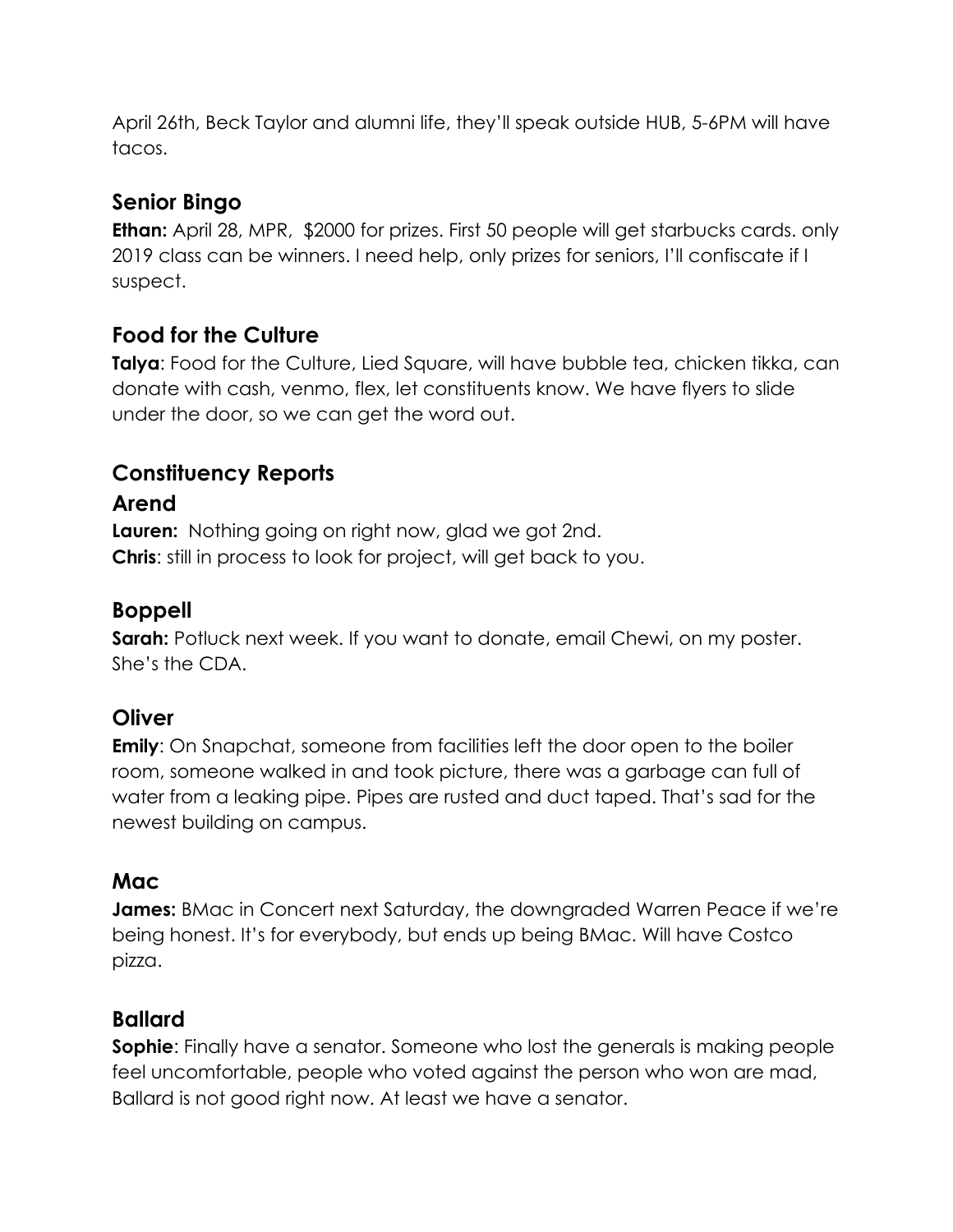## **BJ**

Katie L: End of the year send off, traditiation is big for these first years. Mitchell's on the service project.

#### **Warren**

**Jose:** All good. Warren Peace coming up. Waiting for update from Chapman. **Jason**: The boards have to go on different place, the current ones were put up two years ago, and they were expensive, so need to find someplace else.

## **Off Campus**

**Lizzy;** For reps, here's an idea. Dixon has free feminine products in bathrooms, if we can have every academic building have emergency supplies like that, would be cool to do.

Off campus is good, two events last week, snowcones for elections. Rollerskating that night, no injuries, everybody signed the consent form.

#### **Duvall**

**David:** Duvall Drive-In, also May 3rd, white boards in my room. Need facilities for that.

#### **Stewart**

**Almat:** We're good.

#### **GER**

**Karen**: Everyone is good. Communicated with Language dept for waiving the Language credit exams, opened a fund, right now is just looking for money.

#### **Campus Vibes**

**Alex:** Hello, Im president of BSU. In your box, you have flyers for our April 25th event in EJC, we will have Bearing while Black, Robyn Pickering will facilitate. Diversity and Health Science class credit. Will have snacks and shirts to buy. Really cool. Disadvantages in infant mortality in black women.

**Amber:** Baseball team, got into Nationals, will have tournament in two weeks, if you see a player, congratulate them. Lacrosse team will have a game coming up this weekend, go support Grace.